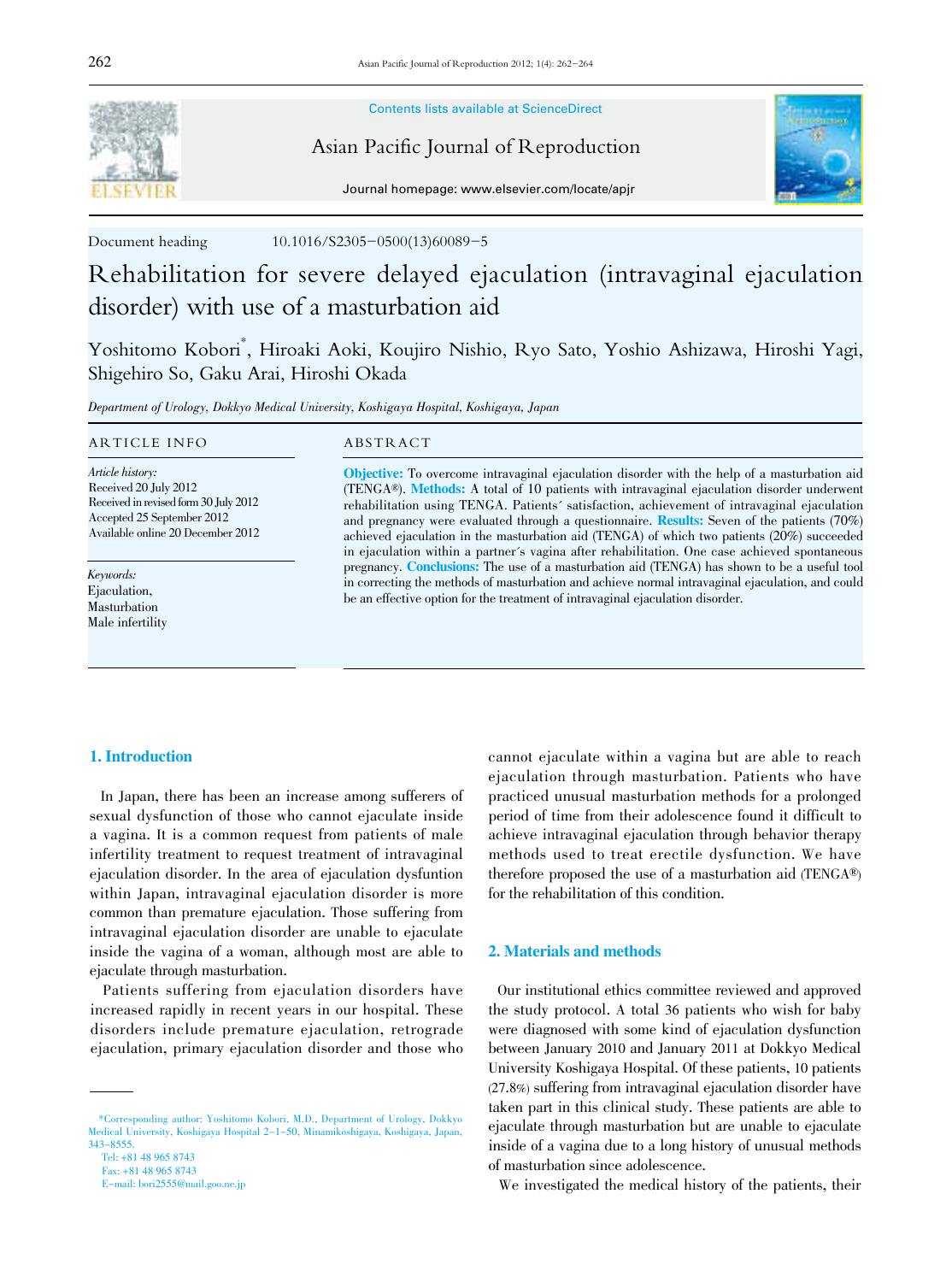method of assisted reproductive technology (ART) and their method of masturbation. To evaluate sexual dysfunction, the international index of erectile function 5 (IIEF5) was used as a questionnaire study1). For each patient, hormonal evaluation included measurement of plasma serum follicle stimulating hormone (FSH), luteinizing hormone (LH) and testosterone. The chromosome of these patients was also investigated. We made sure to receive informed consent from all patients regarding this method of rehabilitation.

 We counseled the patients and taught correct methods of masturbation to all patients after confirming problems regarding ejaculation disorder within a vagina. The methods were 1) not to press (apply forced pressure to) the penis, 2) not to grip the penis tightly and 3) to ejaculate from stimulation of a piston action applied to the penis, in a relaxed posture. In addition to the above, masturbation at home during rehabilitation was to be done with the use of a masturbation aid (TENGA®)

 TENGA is a Japanese brand of male masturbation aid made from Thermoplastic Elastomer (a silicone like substance) that the user inserts their penis in to for stimulation (Figure 1).



Figure 1. Masturbation aid: TENGA®. Patients insert their penis in this device when they do masturbation.

Table 1

| --------                                                                    |  |  |
|-----------------------------------------------------------------------------|--|--|
| Base line and results of the patients of intravaginal ejaculatory disorder. |  |  |

### 3. Results

 Thirty six patients presented symptoms of some kind of ejaculation disorder at this hospital. Of which, three suffered from premature ejaculation, twelve suffered from retrograde ejaculation, seven were those with psychogenic causes, four had never experienced ejaculation, two patients suffered neurologic diseases such as diffuse myelitis, and ten patients were those who were unable to ejaculate within a vagina although they could achieve ejaculation through masturbation.

 The masturbation methods of those patients with intravaginal ejaculation disorder broke down as follows: four patients applied pressure by pressing their penis against a wall or floor, three patients held their penis with too strong a grip, and three patients who masturbated while stretching their feet with strength in their legs in bed. As a result of having investigated IIEF5, we did not find any of these patients to suffer from erectile dysfunction. Eight (80%) of the ten intravaginal ejaculation disorder patients wished to achieve natural fertilization. None showed diseases that cause ejaculation disorder such as retroperitoneal lymph node dissection in their medical histories. One couple whose main concern wasn't to achieve fertilization had already had children through artificial insemination by the husband's sperm (AIH). Four patients presented low levels of LH and one patient had a high level of FSH found through an endocrine examination. However, the testosterone levels of all patients were shown to be normal, and the chromosome branding of all cases were 46XY (Table 1).

 Seven of the ten patients (70%) who had had a long history of unusual methods of masturbation have become able to ejaculate with the use of a masturbation aid and were able to correct their method of masturbation. Two of the patients (20%) were able to ejaculate in their partner's vagina (Table 1). The success of the rehabilitation of ejaculation took three to nine months after commencement of rehabilitation. Among the eight cases who wished to achieve fertilization, one case achieved spontaneous pregnancy. Six of the patients underwent AIH and one patient underwent intracytoplasmic sperm injection (ICSI).

|                | No. Hope of fertility | Age | LH<br>(mIU/mL) | <b>FSH</b><br>(mIU/mL) | $T$ (ng/mL) | Method of masturabation | Ejaculation<br>with TENGA | <b>ART</b>  | Ejaculation<br>in vagina |  |
|----------------|-----------------------|-----|----------------|------------------------|-------------|-------------------------|---------------------------|-------------|--------------------------|--|
|                | Yes                   | 40  | 3.1            | 3.4                    | 2.83        | stretching feet         | Yes                       | AIH         | N <sub>o</sub>           |  |
| 2              | Yes                   | 36  | 3.6            | 5.2                    | 4.91        | press                   | Yes                       | AIH         | N <sub>o</sub>           |  |
| 3              | Yes                   | 37  | 0.8            | 3.7                    | 4.60        | stretching feet         | $\gamma_{\rm es}$         | <b>AIH</b>  | N <sub>o</sub>           |  |
| $\overline{4}$ | N <sub>o</sub>        | 33  | 2.4            | 7.2                    | 5.40        | stretching feet         | No                        |             | N <sub>o</sub>           |  |
| 5              | Yes                   | 36  | 5.6            | 12.9                   | 5.31        | press                   | N <sub>o</sub>            | AIH         | N <sub>o</sub>           |  |
| 6              | N <sub>o</sub>        | 34  | 3.4            | 3.8                    | 3.33        | strong grip             | Yes                       |             | N <sub>o</sub>           |  |
| $\overline{7}$ | Yes                   | 29  | 2.6            | 2.4                    | 4.85        | press                   |                           | <b>ICSI</b> | N <sub>o</sub>           |  |
| 8              | Yes                   | 35  | 1.4            | 1.6                    | 2.92        | strong grip             | Yes                       | <b>AIH</b>  | Yes                      |  |
| 9              | Yes                   | 35  | 2.5            | 5.5                    | 3.85        | strong grip             | $\gamma_{\rm es}$         |             | Yes                      |  |
|                |                       |     |                |                        |             |                         |                           |             | (Spontaneous pregnancy)  |  |
| 10             | Yes                   | 31  | 3.3            | 4.6                    | 5.33        | press                   | Yes                       | AIH         | No                       |  |